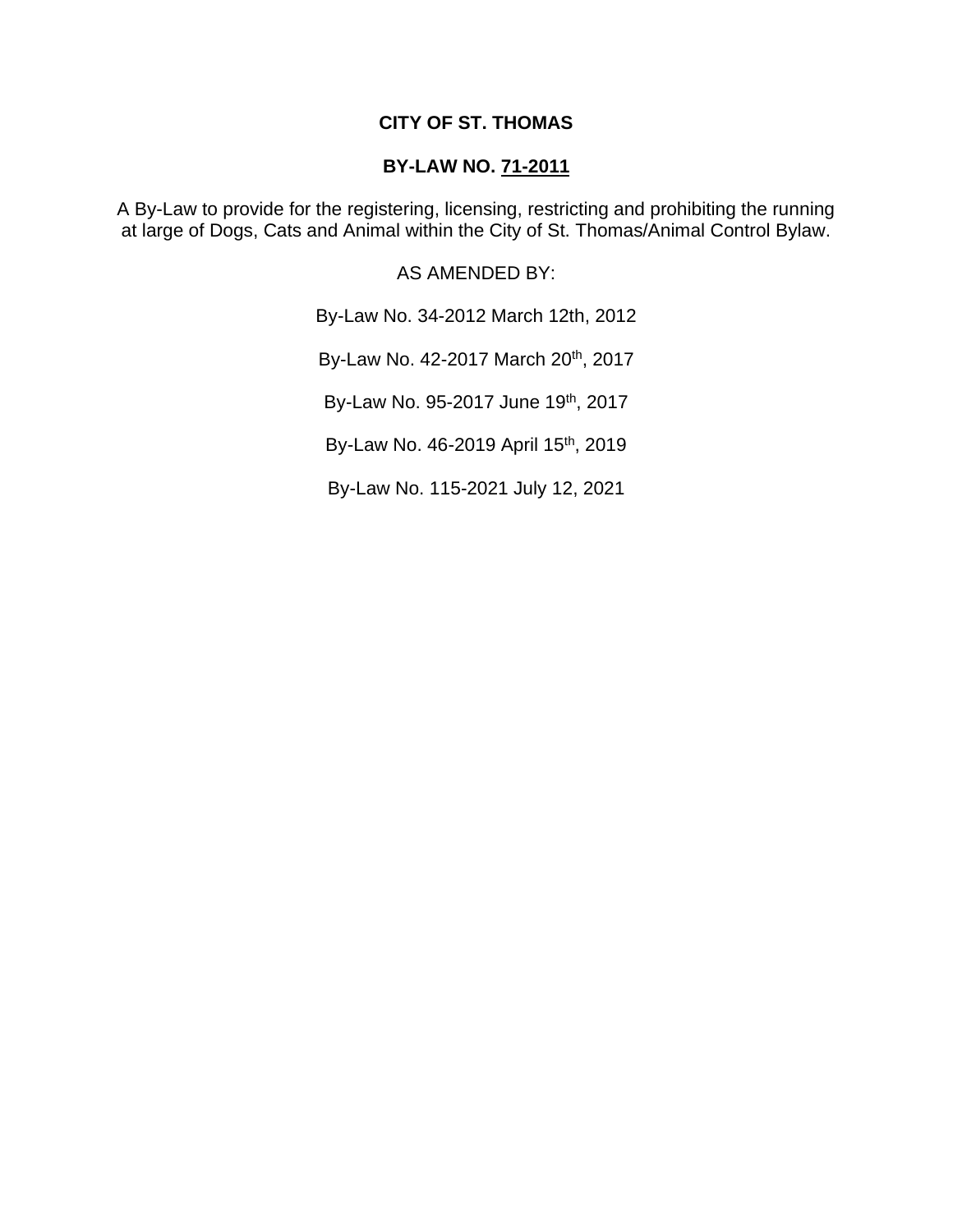# **CITY OF ST. THOMAS**

# **BY-LAW NO. 71-2011**

A By-Law to provide for the registering, restricting and prohibiting the running at large of Dogs, Cats and Animal within the City of St. Thomas/Animal Control Bylaw.

WHEREAS Section 11 of the *Municipal Act, 2001*, S.O. 2001, c.25 provides that a municipality may pass a by-law to regulate animals;

AND WHEREAS pursuant to the provisions of the *Municipal Act, 2001*, Section 103, states where a municipality has passed a by-law to regulate or prohibit with respect to the being at large or trespassing of animals, the municipality may provide for the seizure impounding and sale of seized and impounded animals;

AND WHEREAS Section 391 of the *Municipal Act, 2001*, as amended, provides that a municipality may pass bylaws imposing fees or charges for services;

AND WHEREAS The Corporation of the City of St. Thomas deems it appropriate to charge a fee to Owners of animals for the provision of the service of animal control;

AND WHEREAS the Council of The Corporation of the City of St. Thomas deems it appropriate to provide animal control for the health and safety of the public.

THE COUNCIL OF THE CORPORATION OF THE CITY OF ST. THOMAS ENACTS AS FOLLOWS:

## **1.0 DEFINITIONS**

In this By-law:

"Animal" includes birds and reptiles, and all other animals except Dogs, Cats and Feral Cats.

"Building Containing One Dwelling Unit" means one Dwelling Unit from basement to roofline contained within a structure, regardless if the structure is connected to other units by common wall or roof.

"Cat" means a male or female Cat (felis Catus) of any age and includes a Feral Cat.

"Cattery" means a lot, building, structure or establishment in which three or more Cats are housed, boarded or bred.

"Cat Colony Program" shall mean the management of a Feral Cat from the City animal shelter by placing them into an organized and specified area (B/L 34-2012).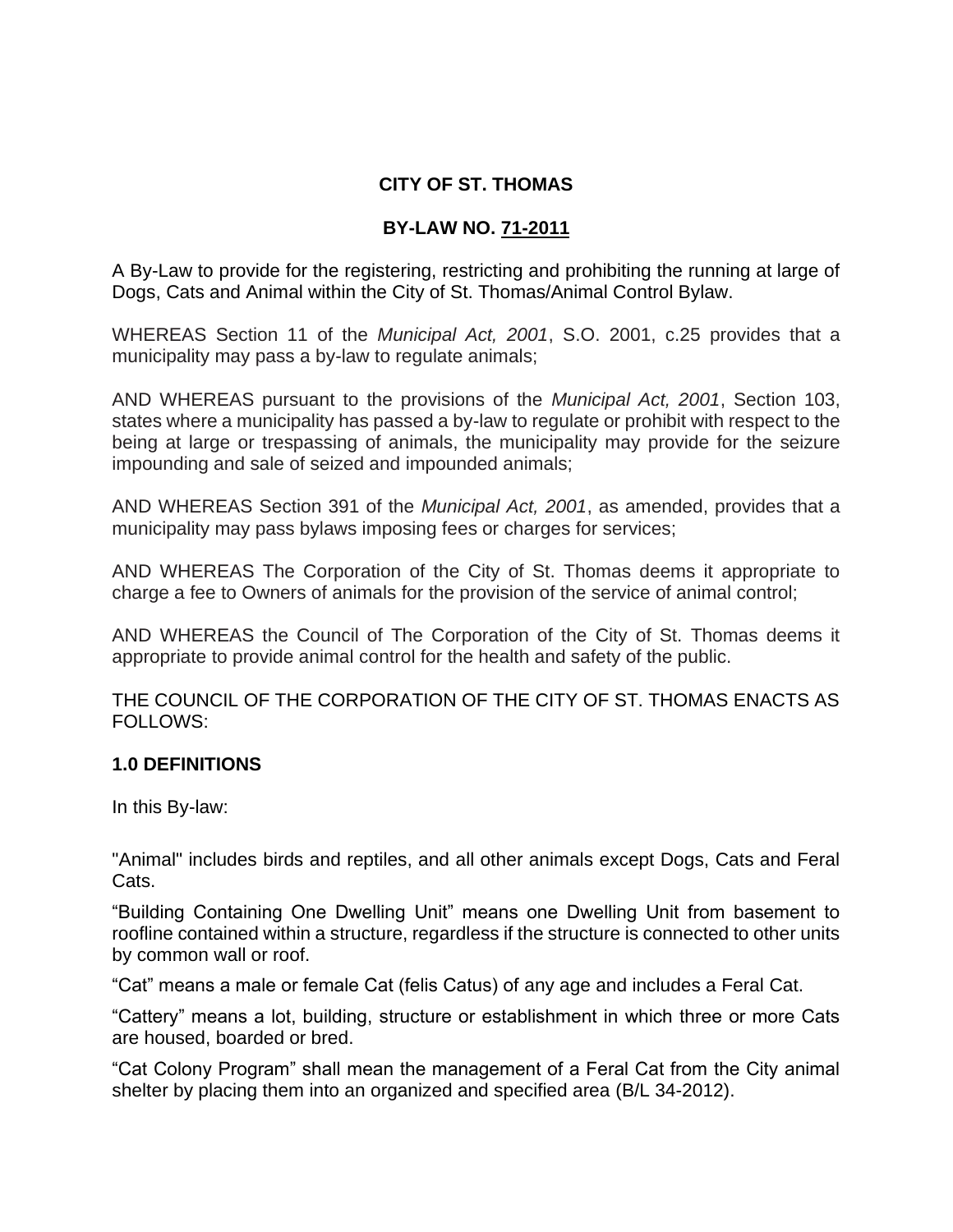"City" means The Corporation of the City of St. Thomas.

"Council" means the Municipal Council of the Corporation of the City of St. Thomas.

"Dog" means male or female Dog of any age.

"Dangerous Dog" means:

(i) a Dog that, in the absence of any Mitigating Factor, has attacked, bitten, or caused injury to a person or has demonstrated a propensity, tendency or disposition to do so;

(ii) a Dog that, in the absence of any Mitigating Factor, has caused an injury to a Dog, Cat or domestic Animal requiring treatment by a veterinarian; or

(iii) a Dog, previously designated as a Potentially Dangerous Dog, which iskept or permitted to be kept by its Owner in violation of the requirements under this By-law for such Dog.

"Dwelling Unit" means one or more habitable rooms occupied or designed to be occupied by one or more persons as an independent and separate housekeeping establishment within which separate kitchen and sanitary facilities are provided for the use of such persons.

"Dwelling Unit Owner" means a person who holds registered legal title of said Dwelling Unit.

"Dwelling Unit Renter" means a person who occupies a Dwelling Unit but does not own said Dwelling Unit.

"Fostering" means the possession or harbouring of a Cat and/or Kitten(s), not owned by any person, for a temporary period of not more than one year for a Cat and not more than twelve weeks from the date of birth for Kitten(s), where permitted under this By-law.

"Feral Cat" means a male or female Cat of any age that is undomesticated; that, in general, receives little human contact or care and lives outdoors or unconfined at all times.

"Kennel" means a lot, building, structure or establishment in which three or more Dogs are housed, boarded or bred.

"Kitten" means a juvenile Cat twelve weeks of age or younger.

"Litter" means Kittens or Puppies which are dependent on the mother Cat or Dog for existence.

"Mitigating Factor" means a circumstance which excuses aggressive behavior of a Dog and, without limiting the generality of the foregoing, may include circumstances where:

- (i) the Dog was, at the time of the aggressive behavior, acting in defence to an attack from a person or a Dog, Cat or Animal;
- (ii) the Dog was, at the time of the aggressive behaviour, acting in defence of its young or to a person or Dog, Cat or Animal trespassing on the property of its Owner; or
- (iii) the Dog was, at the time of the aggressive behaviour, being teased, provoked or tormented.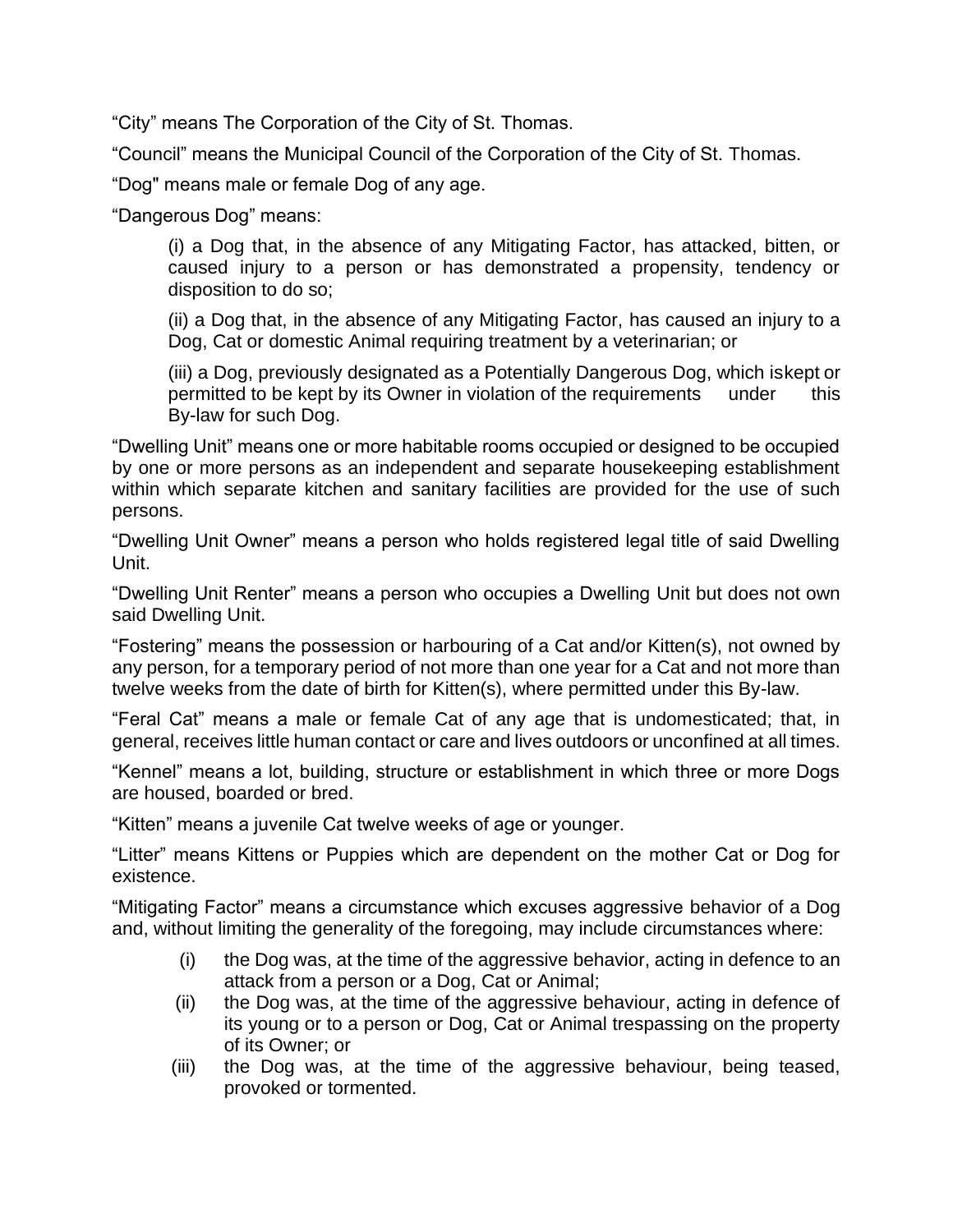"Municipal Law Enforcement Officer" means a person appointed by the Council of the City of St. Thomas to enforce the provisions of this By-law, to act as a license inspector and to act in the operations of the City pound and shall also include an officer of the St. Thomas Police Services.

"Muzzle" means a humane fastening or covering device of adequate strength placed over a Dog's mouth to prevent it from biting.

"Owner" of an Animal, a Dog, or Cat includes any person, who possesses or harbours a Dog, Cat or Animal and "owns", "owned" and "ownership" have a corresponding meaning.

"Potentially Dangerous Dog" means

- (i) a Dog that, in the absence of any Mitigating Factor, chases or approaches any person, Dog, Cat or domestic Animal anywhere other than on the property of the Dog's Owner, in a menacing fashion or apparent attitude of attack including, but not limited to behaviour such as growling or snarling; or
- (ii) a Dog, the Owner of which has been convicted on at least three occasions for such Dog being at large in the municipality.

"Poundkeeper" means the person designated from time to time by the Council of the City of St. Thomas to act as operator of the City pound, or an authorized delegate designated by the Poundkeeper.

"Puppy" means a juvenile Dog twelve weeks of age or younger.

"Recognized Animal Welfare Organization" means a) Animal Aide of St. Thomas-Elgin and b) Pets/Friends for Life.

"Redemption Period" means the minimum period for which a Dog, Cat or Animal shall be held unless released sooner to its Owner, which period shall be the first three (3) days following impoundment, excluding the day on which the Dog or Cat was impounded. Holidays or other days when the pound office is not open to the public shall not be included in calculating the redemption period.

"Running at Large" means a Dog, Cat or Animal being found not under leash to a person, not leashed to a structure, or not otherwise under the physical control of any person, unless the Dog, Cat or Animal is on the lands of its Owner or of a person who has consented to it being on his lands while it is unleashed.

"Service Animal" means a Dog, Cat or other Animal for which a person with a disability, as defined by the *Accessibility for Ontarians with Disabilities Act, 2005*, S.O. 2005, c. 11, provides a letter from a regulated health professional listed in 80.45(4)(b) of Ontario Regulation 191/11 (as amended or succeeded by further regulations) which confirms that the person requires the Dog, Cat or Animal for reasons relating to the disability. (B/L 46- 2019)

"Tether" means a rope or similar restraining device, by which an animal is fastened to a fixed object so as to limit its range of movement (B/L 42-2017)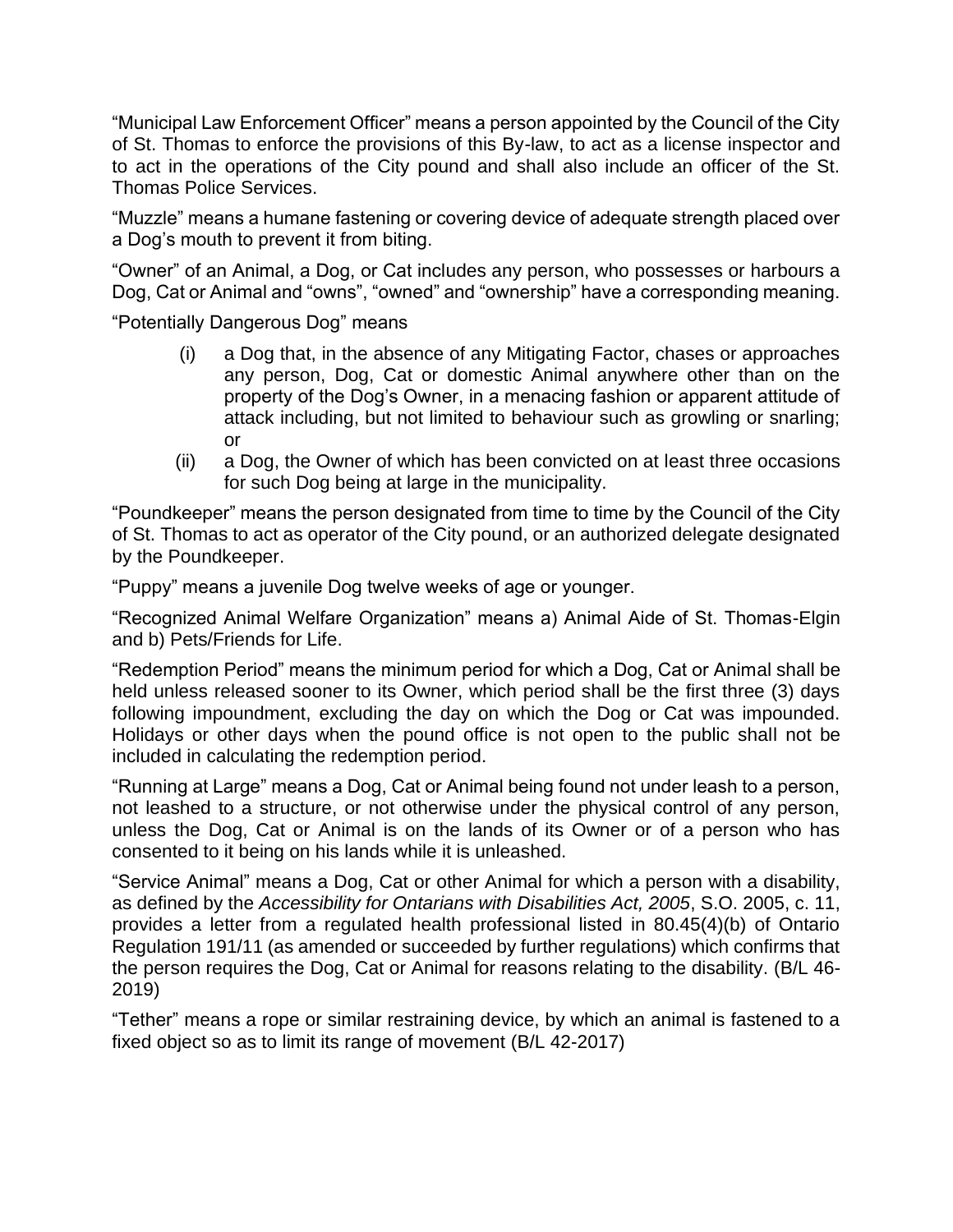"Trap, Spay, Neuter and Release Program" shall mean the capture of a Feral Cat by trapping, the spaying or neutering of the captured Cat and the release of the captured Cat at the point of capture, where permitted under this By-law.

# **2.0 ANIMAL CONTROL**

- 2.1 No Owner of any Dog, Cat or Animal shall suffer or permit such Dog, Cat or Animal to run at Large within the City of St. Thomas.
- 2.2 Any Dog or Cat found Running at Large in the City of St. Thomas in a public place or on privately owned property without the consent of the owner(s) of that property may be seized by any Municipal Law Enforcement Officer and may be impounded.
- 2.3 Every Owner and person having supervision of a Dog, Cat or Animal shall leash the Dog, Cat or Animal, unless the Dog, Cat or Animal is on his lands or on lands of a person who has consented to it being on that persons lands while it is unleashed.
- 2.4 Every leash used for restraining any Dog, Cat or Animal shall be substantially constructed or composed of strong material and shall be capable, at all times, of securely restraining such Dog, Cat or Animal.
- 2.5 No leash shall exceed 1.8 metres in length.
- 2.6 Every Owner and person having supervision of a Dog, Cat or Animal shall forthwith remove and dispose of any excrement left by the Dog, Cat or Animal on any property in the City of St. Thomas other than such person's own property.
- 2.7 No Owner shall permit his Dog, Cat or Animal to attack any domestic Dog, Cat or Animal, or to fight with another Dog, Cat or Animal.
- 2.8 No Owner or person having supervision of a Dog, Cat, or Animal shall permit it to trespass on any privately owned property. A Dog, Cat, or Animal shall be deemed to be trespassing unless the property owner has consented to it being on that person's lands.
- 2.9 An Owner of a Dog, Cat or Animal when such Dog, Cat or Animal is on the property of the Owner or on the privately owned property of another person with such person's consent, shall keep the Dog, Cat or Animal from leaving any such property on its own by means of:
	- an enclosure;
	- the use of electronic devices such as an invisible electric fencing and collars;
	- containment within a fenced area; or
	- a Tether, subject to Section 6.5 of this By-law. (B/L 46-2019)
- 2.10 There shall be established a pound for Dogs and Cats within the City of St. Thomas and the Council shall appoint from time to time a Poundkeeper to operate such pound in accordance with the *Animals for Research Act*, R.S.O. 1990,c.A 22 and regulations under said Act, as amended.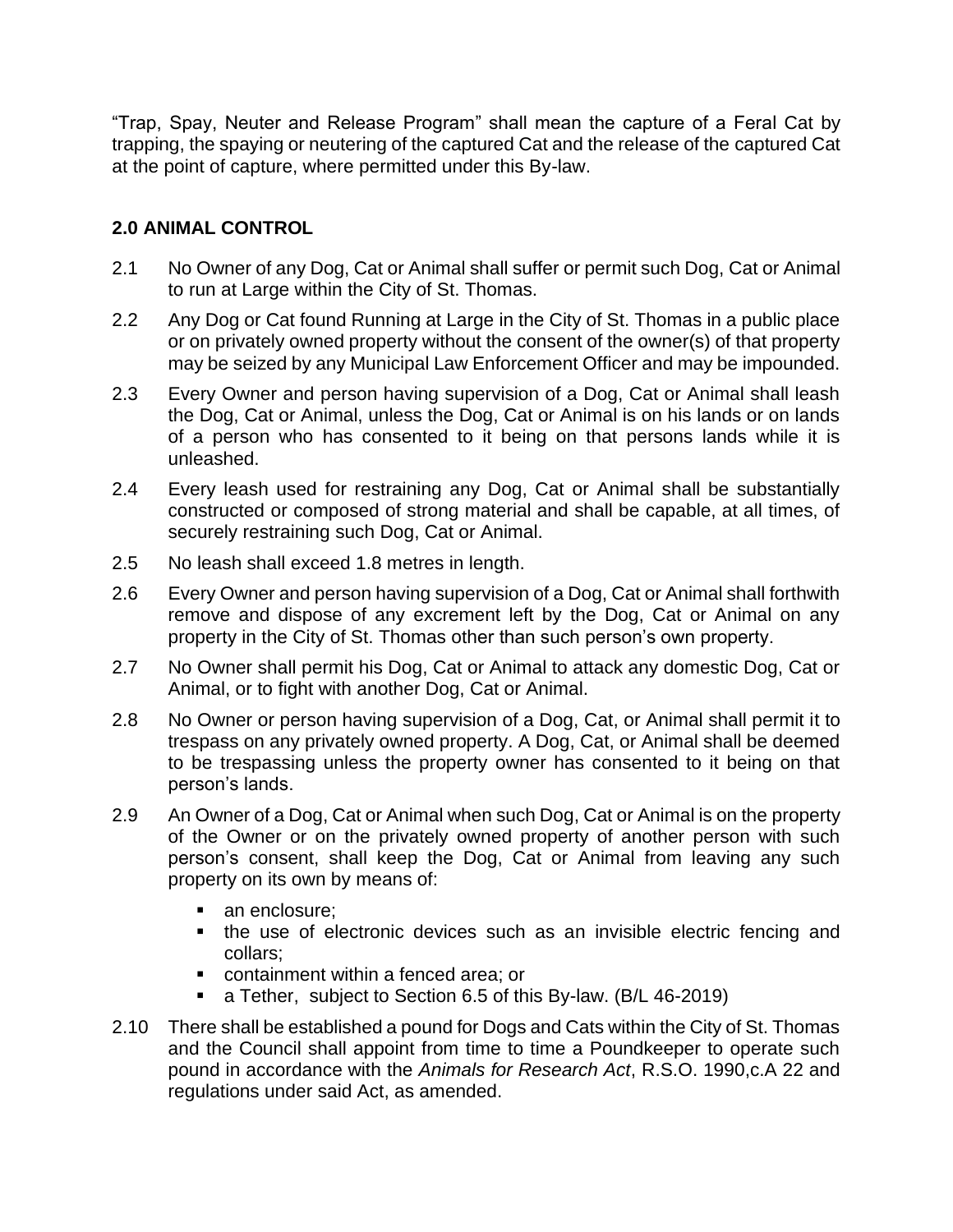- 2.11 Any Dog or Cat impounded under this By-law by a Municipal Law Enforcement Officer shall be dealt with by such officer pursuant to the provisions of the *Animals for Research Act*, R.S.O. 1990, c. A. 22, and Regulations made pursuant to said Act.
- 2.12 The Owner of any Dog or Cat impounded under this By-law may within the Redemption Period, and thereafter if the Dog or Cat has not been sold or destroyed, reclaim the Owner's Dog or Cat on application to the Poundkeeper and possession of the Dog or Cat may be returned to the Owner upon the Owner providing:
	- proof of Ownership of such Dog or Cat to the satisfaction of such Municipal Law Enforcement Officer; and
	- payment of the pound fees, as shown in Appendix "A" for each day and part day for which the Dog or Cat has been impounded; and
	- on payment of the cost of any inoculation given under section 2.20 of this By-law and the costs incurred for the provision of any veterinary or other special care or services required for such Dog or Cat after it was seized for impoundment. (B/L 115-2021)
- 2.13 Female in heat. Any female Dog or Cat found to be Running at Large in heat, (oestrus), shall be held at the pound until no longer in heat, but in any case not longer than twenty one (21) days. The Owner shall pay the pound fees as shown in Appendix "A" for such period of impoundment, and any application for redemption under Section 2.12 shall not be effective until expiry of the holding period under this Section.
- 2.14 When any Dog or Cat is held in the pound at the request of the Medical Officer of Health, a Judge or a Justice of the Peace, the Owner of the Dog or Cat shall pay the pound fees as shown in Appendix "A" for such period of impoundment, and the other costs referred to in Section 2.12.
- 2.15 Any Dog or Cat impounded under any provision of this By-law, except those impounded under section 2.14, may, after expiry of the Redemption Period or the extended holding period under Section 2.13, be sold by the Poundkeeper to a research facility or for adoption pursuant to the provisions of the *Animals for Research Act*, R.S.O. 1990,c.A 22, and Regulations made pursuant to said Act, upon payment by the purchaser of the pound fees as shown in Appendix "A" together with the inoculation, veterinary and special care costs referred to in Section 2.12, if any. (B/L 115-2021)
- 2.16 Except where a Dog or Cat is impounded pursuant to the provisions of section 2.14 any person depositing any Dog or Cat with the Poundkeeper for euthanasia or disposition thereof, shall pay the Poundkeeper a fee as shown in Appendix "A" and, except where the Owner has paid the fee for euthanasia, such Dog or Cat may be sold to a research facility or for adoption pursuant to the provisions of the *Animals for Research Act*, R.S.O. 1990,c.A 22, and Regulations made pursuant to said Act upon payment by the purchaser of the pound fee as shown in Appendix "A", together with the inoculation, veterinary and special care costs referred to in Section 2.12 if any. (B/L 115-2021)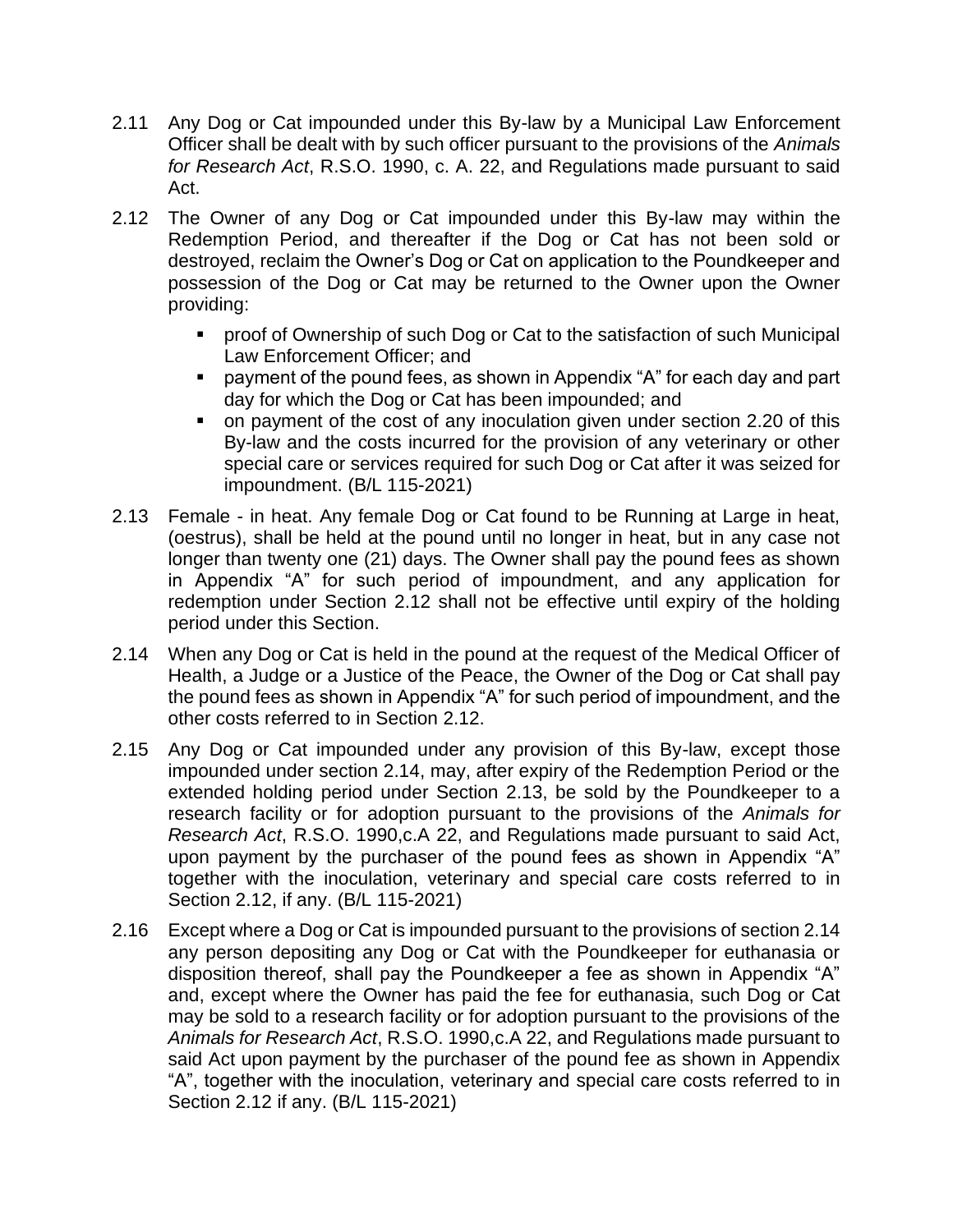- 2.17 All fees, costs and charges payable pursuant to this By-law with respect to Dogs or Cats shall be collected by or paid over to the Poundkeeper who shall pay over the same to the City Treasurer and they shall belong to the City.
- 2.18 The Poundkeeper shall cause to be maintained the records required by Regulations pursuant to the *Animals for Research Act*, R.S.O. 1990,c.A 22, and such other records as may be reasonably required for the administration by this By-law.
- 2.19 Where a Dog or Cat which has been seized for impoundment is ill or injured and, in the opinion of a Municipal Law Enforcement Officer, is incapable of being so cured or healed as to live thereafter without suffering, such officer may dispose of the Dog or Cat in a humane manner as soon after seizure as the officer thinks fit without permitting any person to reclaim the Dog or Cat, and without offering it for sale, and no damages or compensation shall be recoverable by the Owner of the Dog or Cat on account of such disposition by the Municipal Law Enforcement Officer.
- 2.20 Any Dog or Cat impounded for any reason under this By-law that is not wearing a veterinary tag for the current year or other means of identification may be given an inoculation to provide immunization against rabies. (B/L 115-2021)
- 2.21 Where a Dog, Cat or Animal is impounded but kept in a facility other than the City pound in accordance with any contract with the City or purchase of service by the City, the Owner of such Dog, Cat or Animal shall be liable for the pound fees as shown in Appendix "A" and also other costs incurred by the City for appropriate care, to the extent such other costs exceed the pound fees, and shall pay all such fees to the Poundkeeper on demand. If in the discretion of a Municipal Law Enforcement Officer, Animals are impounded for Running at Large or otherwise under this By-law, such Animals shall be housed in a facility deemed by a Municipal Law Enforcement Officer to be suitable to the species and condition of the Animal.
- 2.22 Where an Animal which has been seized by a Municipal Enforcement Officer is ill or injured and, in the opinion of a Municipal Law Enforcement Officer, is incapable of being so cured or healed as to live thereafter without suffering, such officer may dispose of the Animal in a humane manner as soon after seizure as the officer thinks fit, without permitting any person to reclaim the Animal, and without offering such Animal for sale, and no compensation or damages shall be recoverable by the Owner of the Animal on account of such disposition by the Municipal Law Enforcement Officer.
- 2.23 Notwithstanding the definition of Running at Large in this By-law the following Animals, namely Pythons, Boa Constrictors, Venomous Snakes and Scorpions shall also be deemed to be Running at Large when observed on the person of an individual having apparent care and control thereof, if found in any highway, sidewalk, park or other public place or if found on any privately owned property without the consent of the owner of that property.
- 2.24 Without detracting from Section 2.1 and 2.2, a Trap, Spay Neuter and Release Program may be authorized by the City if undertaken by a Recognized Animal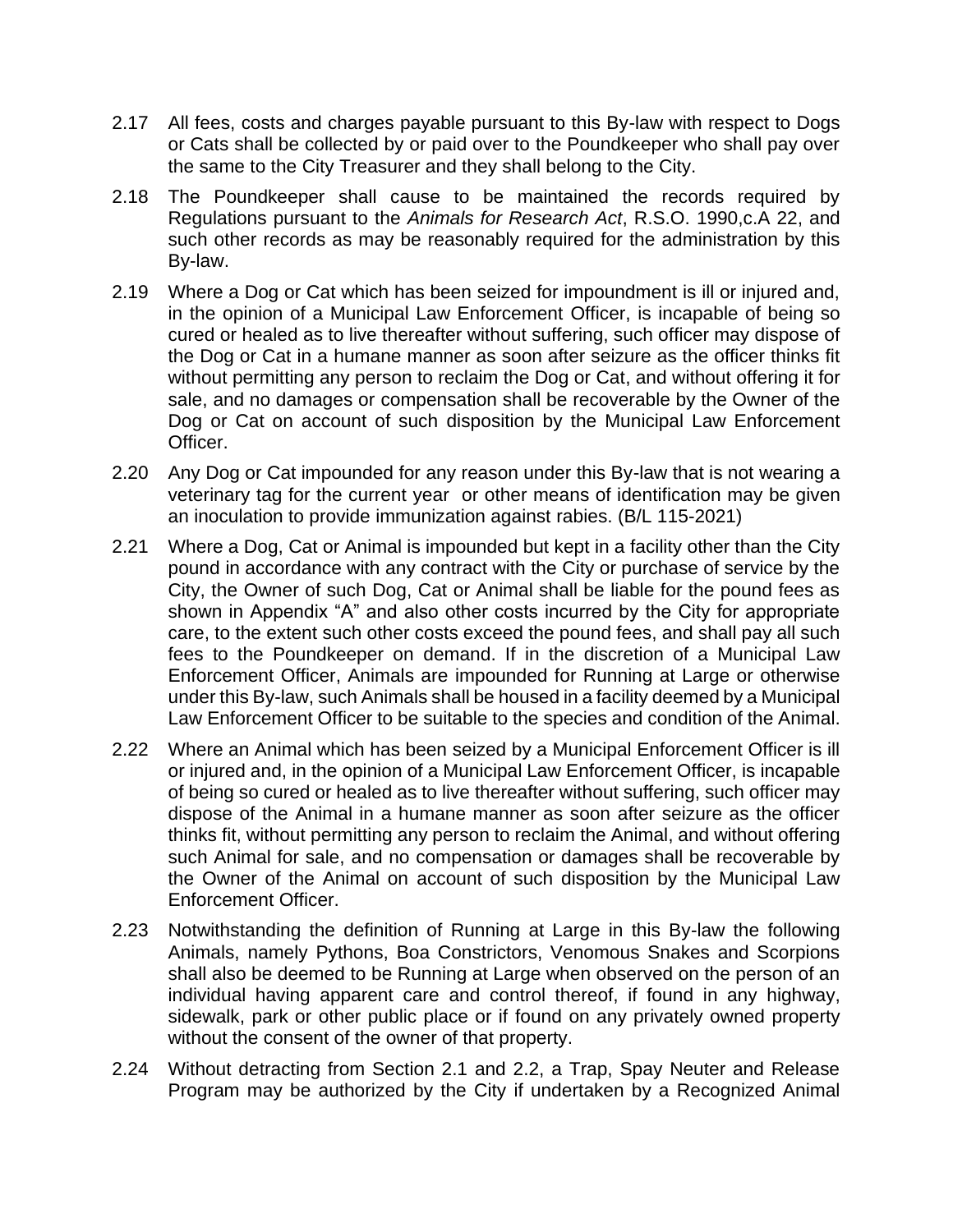Welfare Organization. The point of capture and release for a Trap, Spay Neuter and Release Program shall be subject to prior approval by the Poundkeeper, which approval shall not be unreasonably withheld. (B/L 34-2012)

2.25 Without detracting from Section 2.1 and 2.2, a Cat Colony Program may be authorized by the City if undertaken by a Recognized Animal Welfare Organization. The specified area for placing a Feral Cat shall be subject to prior approval by the Poundkeeper, which approval shall not be unreasonably withheld. (B/L 34-2012)

## **3.0 MAXIMUM NUMBER OF ANIMALS**

- 3.1 No land, building or structure in the City of St. Thomas shall be used for the keeping of Dogs or Cats except a Dwelling Unit, a veterinary clinic, a retail store selling Dogs or Cats or a Kennel or Cattery as specifically described under this By-law.
- 3.2 No Building Containing One Dwelling Unit, which is occupied by the Dwelling Unit Owner in the City of St. Thomas shall, be used for the keeping of more than three Dogs or three Cats nor a combination thereof totalling more than three.
- 3.3 No Building Containing One Dwelling Unit, which is occupied by a Dwelling Unit Renter in the City of St. Thomas, shall be used for the keeping of more than two Dogs or two Cats nor a combination thereof totalling more than two, except that with permission of a Dwelling Unit Owner or such owner's representative a Dwelling Unit Renter may keep one additional Dog or one additional Cat for a combination thereof totalling not more than three.
- 3.4 No Dwelling Unit in a building containing two Dwelling Units in the City of St. Thomas shall be used for the keeping of more than two Dogs or two Cats per Dwelling Unit or a combination thereof totaling more than two per Dwelling Unit.
- 3.5 No Dwelling Unit in a building containing more than two Dwelling Units shall be used for the keeping of more than one Dog or one Cat for a total of one per Dwelling Unit.
- 3.6 Notwithstanding sections 3.2, 3.3, 3.4 and 3.5 of this By-law, Puppies and Kittens may be kept with the mother Dog or Cat for a period not exceeding 12 weeks following birth.
- 3.7 Notwithstanding Sections 3.2, 3.3, 3.4 and 3.5 of this By-law, one additional Cat or a Cat and Kitten(s) may be Fostered in a Dwelling Unit authorized and approved by a Recognized Animal Welfare Organization as evidenced by the signature of the president of such organization on the Application For Fostering form, "Appendix "C" of this Bylaw, which shall be completed in triplicate, one of which shall be submitted to the Poundkeeper. Fostering by any Dwelling Unit Renter shall not be permitted unless the Dwelling Unit Owner has given permission. Fostering shall allow for the temporary housing of one Cat or a Cat and up to nine of her Kitten(s) beyond the limits prescribed in sections 3.2, 3.3, 3.4 and 3.5 such that the total in excess of the applicable limit is never more than 1 adult Cat and nine Kittens. (B/L 46-2019)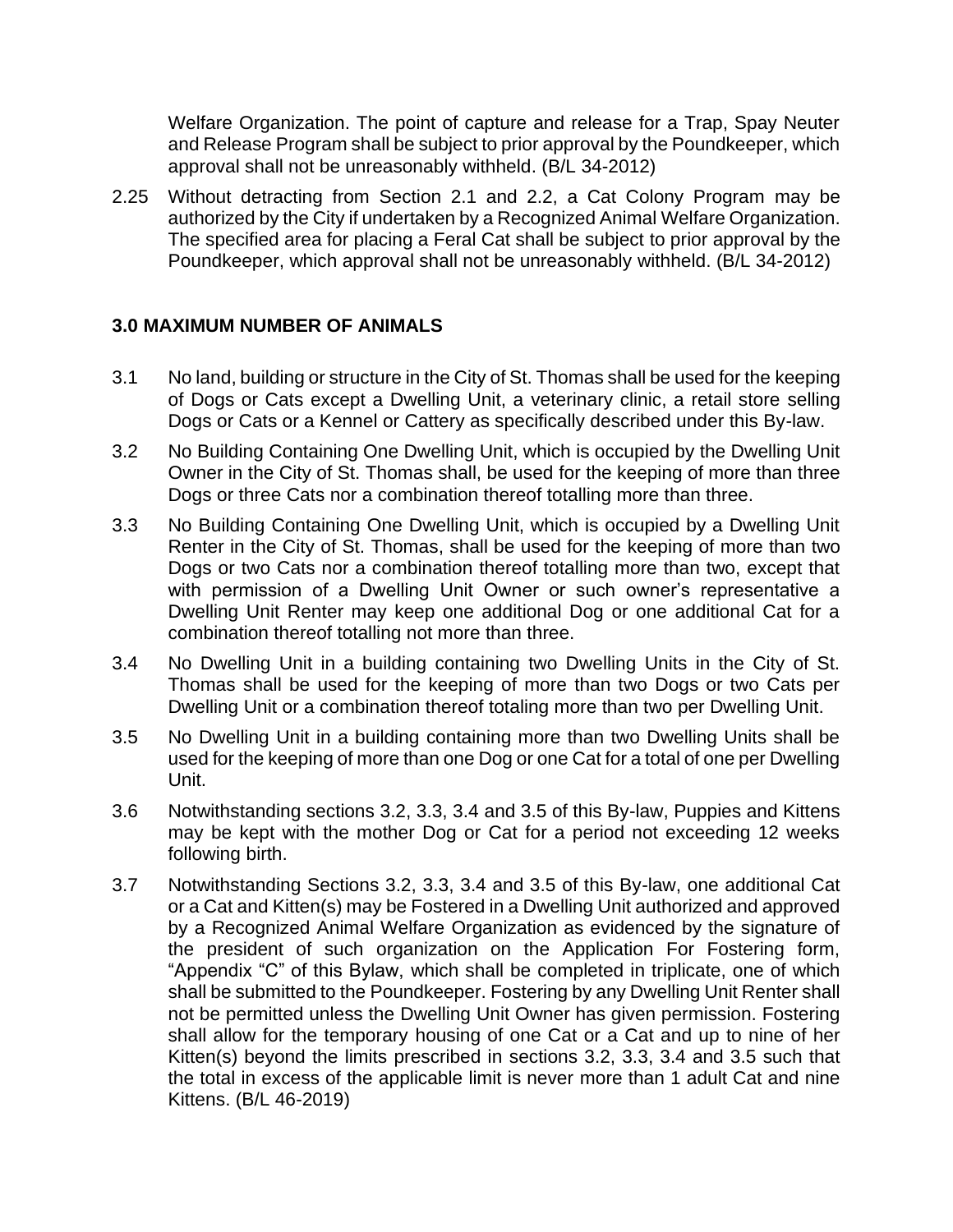- 3.8 Notwithstanding any other provision of this By-law no person shall keep more than two (2) Service Animals on any privately owned property, containing one or two Dwelling Units and in the case of a building containing more than two Dwelling Units up to one (1) Service Animal per Dwelling Unit may be kept in each Dwelling Unit provided that in all cases the facilities are adequate to accommodate the Animal in a manner that will comply fully with the requirements set out in Section 6.3 and 6.4 of this By-law. (B/L 46-2019)
- 3.9 No person shall keep, or permit to be kept, more than six rabbits on any privately owned property within the City of St. Thomas.
- 3.10 No person shall keep, or permit to be kept, pigeons in the City of St. Thomas except persons qualified and recognized in accordance with this By-law, who shall not keep more than 75 pigeons on any privately owned property.

# **4.0 CATTERY OR KENNEL REGISTRATION**

- 4.9 All persons operating or intending to operate a Kennel of Dogs or Cattery of Cats shall make application to the City for a Kennel or Cattery permit.
- 4.10 All Kennel or Cattery applications shall be accompanied by the following information;
	- name and address of Kennel or Cattery owner;
	- location of Kennel or Cattery;
	- proof of zoning approval for Kennel or Cattery at said location;
	- the applicable Kennel or Cattery permit fee as set out in Appendix "A".
- 4.11 Prior to February 15th in each year the owner of every Kennel or Cattery shall pay an annual permit fee as set out in Appendix "A" of this By-law as a fee for the Kennel or Cattery.
- 4.12 As a condition of retaining the Kennel or Cattery permit, the owner of every Kennel or Cattery shall remove or cause to be removed all droppings and soiled bedding from which odour may arise, not less than weekly during the period November 1st to March 31<sup>st</sup> inclusive and daily during the other months. Failure to do so shall be an offence under this By-law and may also result in revocation of the permit by a Municipal Law Enforcement Officer. (B/L 115-2021)

## **5.0 DANGEROUS DOGS**

5.1 The Poundkeeper may either on his own initiative, or as a result of a complaint received from a resident of the City of St. Thomas, conduct an inquiry into whether a Dog should be designated a Potentially Dangerous Dog or a Dangerous Dog, as the case may be.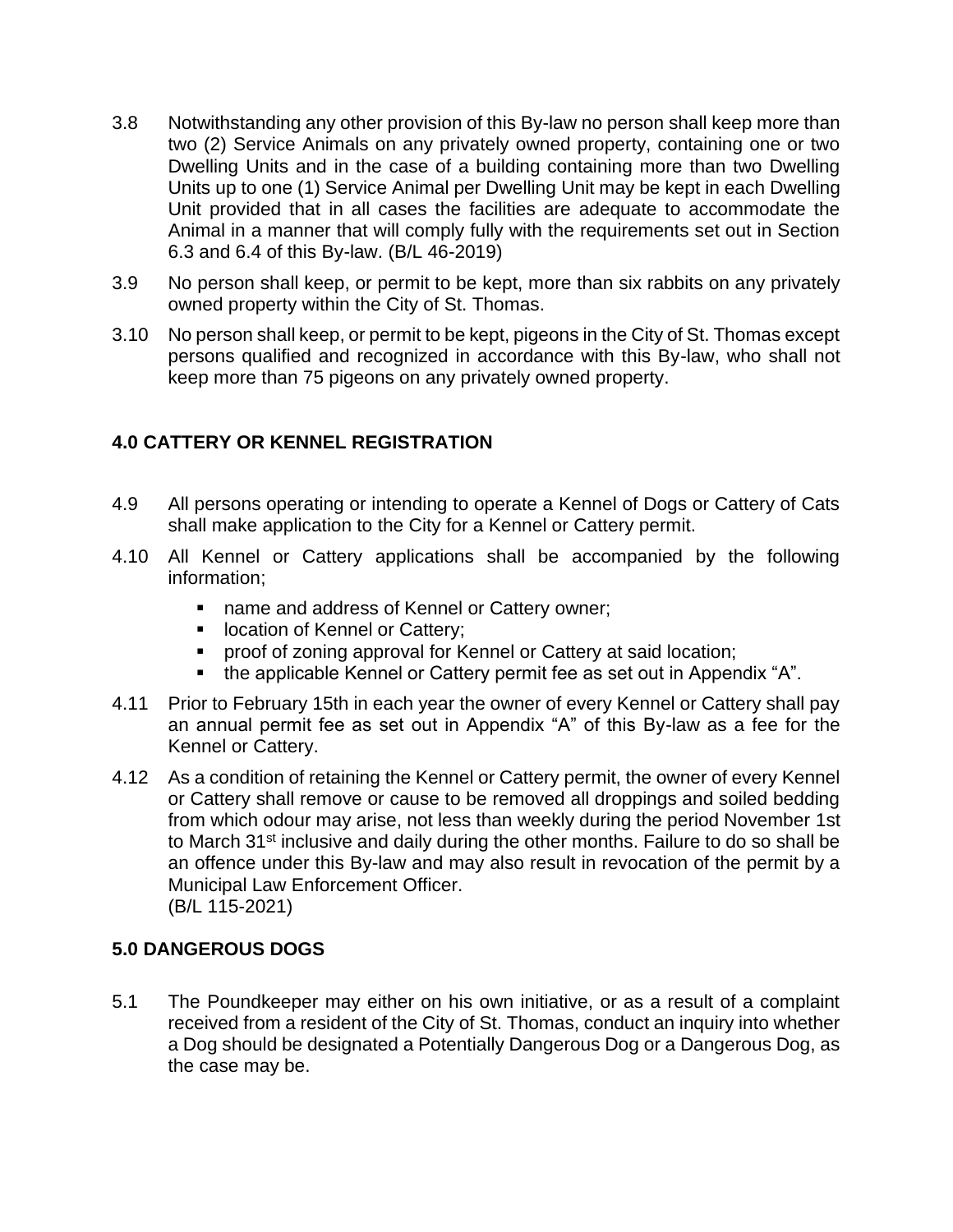- 5.2 The Poundkeeper may designate a Dog as a Potentially Dangerous Dog, and the Poundkeeper shall thereupon serve written notice upon the Owner of such Dog requiring the Owner, upon receipt of such notice, to comply with any or with all of the following requirements:
	- (i) to keep such Dog, when it is on the lands and premises of the Owner, confined:
		- a. within the Owner's dwelling; or
		- b. in an enclosed pen of sufficient dimension and construction to provide humane shelter for the Dog while preventing it from escaping therefrom and preventing unsupervised children from entering therein; or
		- c. by physical restraint of the Dog by chain or other similar means.
	- (ii) to securely attach a Muzzle to such Dog at all times when it is not confined or restrained by a chain or other similar means on the property of the Owner or on the property of another person with such person's consent to be present without a muzzle;
	- (iii) to obtain and maintain in force a policy of public liability insurance issued by an insurer licensed by the Province of Ontario providing third party liability coverage in an amount of not less than One Million (\$1,000,000) Dollars for any damage or injury caused by such Potentially Dangerous Dog and to provide to the Poundkeeper a certificate of such policy and each subsequent renewal thereof, and such policy shall contain a provision requiring the insurer to immediately notify the Poundkeeper should the policy expire, be cancelled or be terminated for any reason; and/or
	- (iv) to permit the Poundkeeper to insert a microchip implantation in such Dog, at the Dog Owner's expense, for the purpose of identifying such Dog as a Potentially Dangerous Dog.
- 5.3 The Poundkeeper may designate a Dog as a Dangerous Dog, and the Poundkeeper shall thereupon serve written notice upon the Owner of such Dog requiring the Owner, upon receipt of such notice, to comply with all of the following requirements:

(i) to keep such Dog confined

- within the Owner's Dwelling Unit, or

- on the Owner's property in an enclosed pen of sufficient dimension and construction to provide humane shelter for the Dog while preventing it from escaping therefrom and preventing unsupervised children from entering therein;

(ii) to securely attach a Muzzle to such Dog at all times when, for essential transportation or other necessity, it is not confined in accordance with Section 5.3(i);

(iii) to obtain and maintain in force a policy of public liability insurance issued by an insurer licensed by the Province of Ontario providing third party liability coverage in an amount of not less than One Million (\$1,000,000)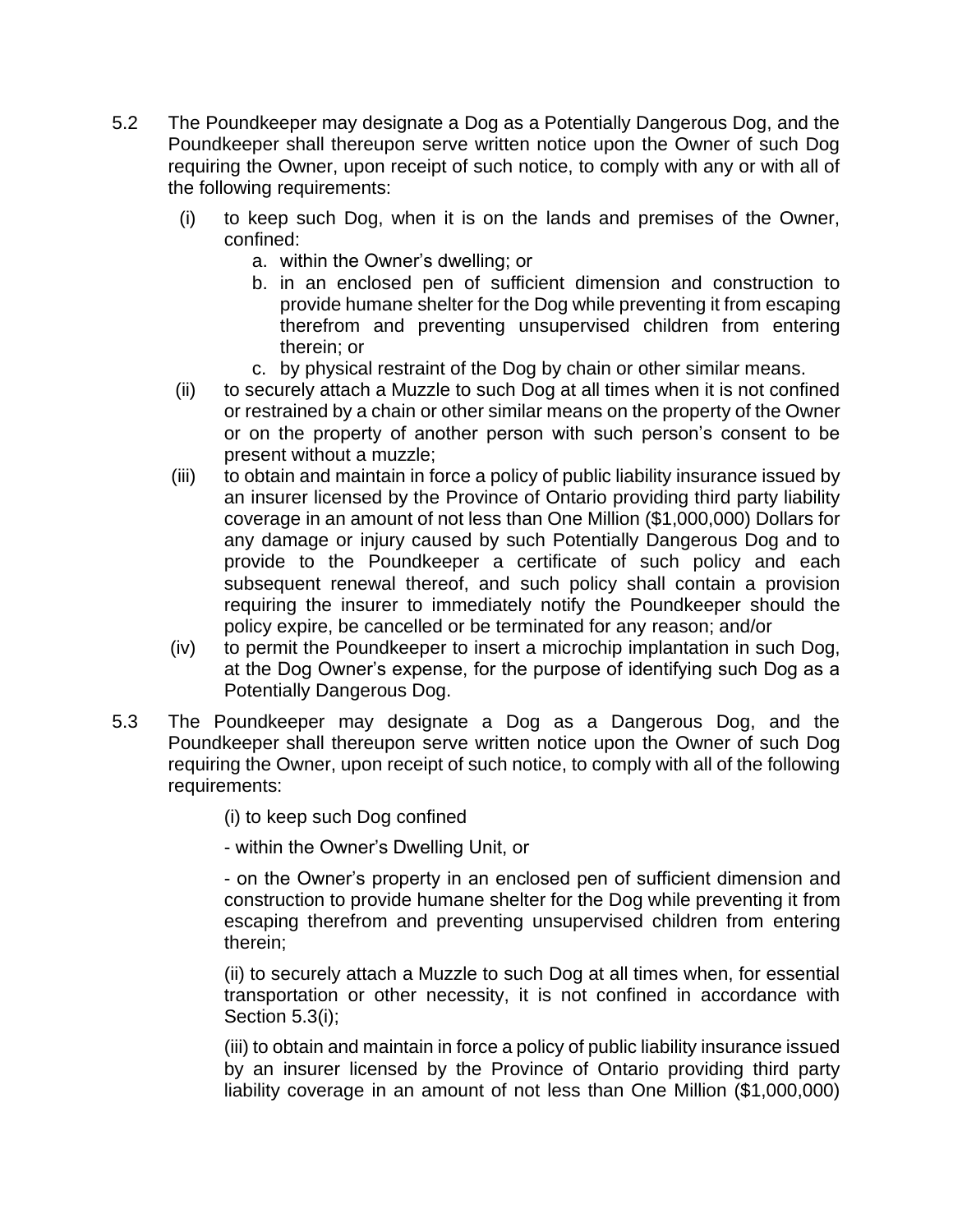Dollars for any damage or injury caused by such Dangerous Dog and to provide to the Poundkeeper a certificate of such policy and each subsequent renewal thereof, and such policy shall contain a provision requiring the insurer to immediately notify the Poundkeeper should the policy expire be cancelled or be terminated for any reason; and

(iv) to permit the Poundkeeper to insert a microchip implantation in such Dog for the purpose of identifying such Dog as a Dangerous Dog.

5.4 The notice referred to in Sections 5.2 and 5.3 shall include:

(i) a statement that the Poundkeeper has reason to believe that the Dog is a Potentially Dangerous or a Dangerous Dog, as the case may be;

(ii) the requirements that the Owner must comply with in accordance with this By-law and when such requirements take effect; and

(iii) a statement that within three (3) working days after receipt of the Poundkeeper's notice, the Owner may request and is entitled to a hearing by a committee designated by the Council which may affirm or rescind the Poundkeeper's designation of the Owner's Dog as Potentially Dangerous, or Dangerous as the case may be, and that such committee may substitute its own designation or its own requirements of the Owner of a Potentially Dangerous Dog pursuant to Sections 5.2. (i) to (iv) or Dangerous Dog pursuant to Sections 5.3 (i) to (iv).

5.5 Where the Owner of a Dog who receives a notice from the Poundkeeper designating such Dog as a Potentially Dangerous Dog, or as a Dangerous Dog, so requests in writing to the City Clerk of the City within three (3) working days of receipt of such notice, a committee of Council, to be known as the "Dangerous Dog Appeal Committee", shall hold a hearing pursuant to the provisions of the *Ontario Statutory Powers Procedure Act,* R.S.O. 1990, c.S.22 within fifteen (15) working days of the City Clerk's receipt of the request for a hearing, and such committee may in its discretion decide to do any of the following:

> (i) affirm or rescind the Poundkeeper's designation of the Dog as a Potentially Dangerous Dog or as a Dangerous Dog, as the case may be;

> (ii) substitute its own designation of the Dog as Potentially Dangerous Dog or as a Dangerous Dog; and/or

> (iii) substitute its own requirements of the Owner of a Potentially Dangerous Dog pursuant to Sections 5.2. (i) to (iv) or a Dangerous Dog pursuant to Sections 5.3 (i) to (iv).

5.6 (i) Compliance with the requirements under Sections 5.2 and 5.3 imposed by the Poundkeeper pursuant to this By-law shall not be mandatory until either the time for appeal under Section 5.5 has elapsed without the Dog Owner requesting such an appeal pursuant to that section or until the Dangerous Dog Appeal Committee has made its order regarding such requirements, whichever occurs earlier.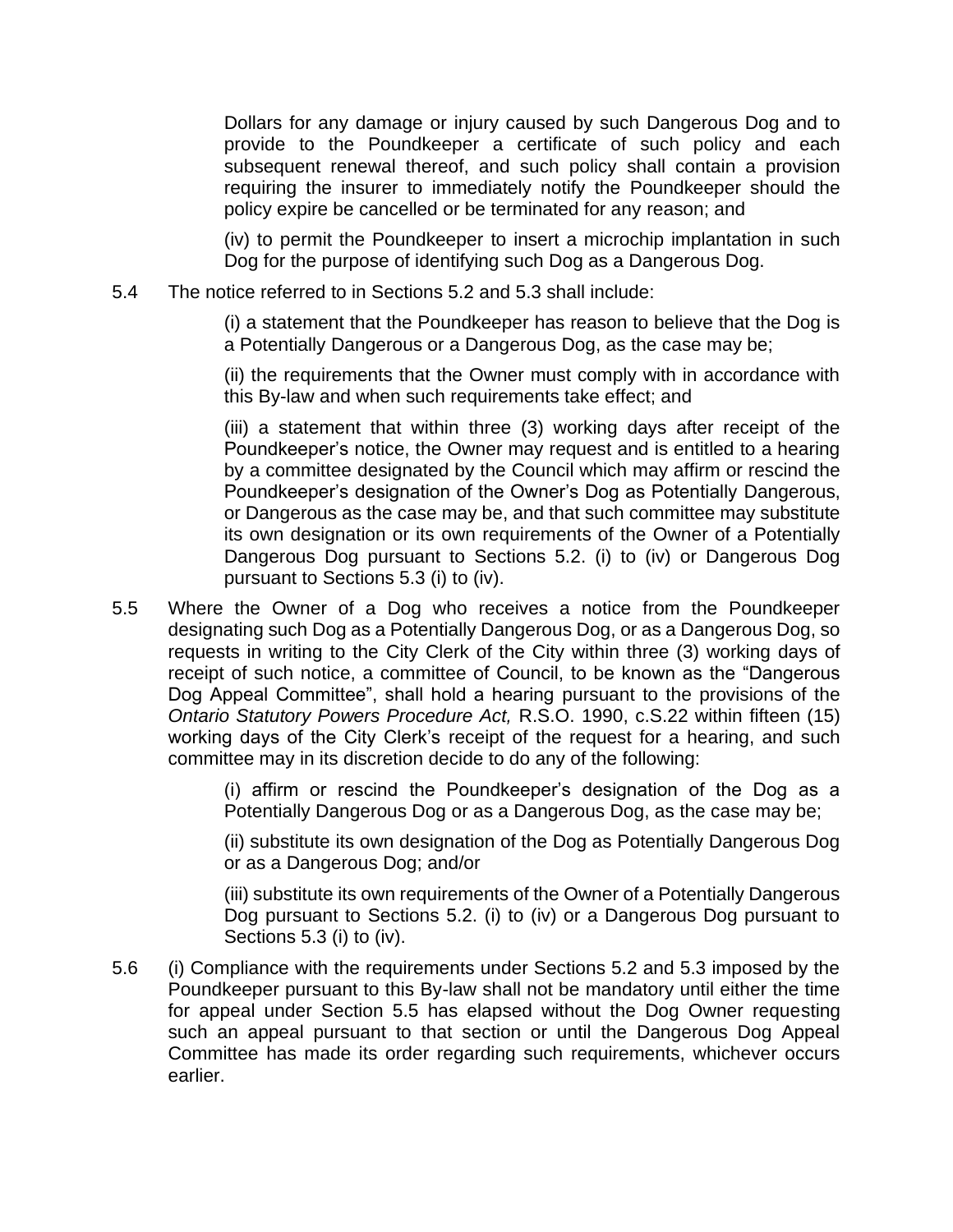(ii) Where, by determination of the Poundkeeper, or if such determination is appealed upon resolution of such appeal in the City's sole discretion pursuant to Section 5.5, the City has determined that a Dog is a Dangerous Dog for the purposes of this By-law, the City shall upon such determination either impound the said Dog at the Owner's expense for a maximum of 10 days or order the Owner of the said Dog to impound the Dog on the Owner's property for 10 days or until such earlier time that the Owner of the said Dog has complied with all the requirements then applicable under this By-law for the keeping of the Dangerous Dog. If the Owner fails to comply with all such requirements for the keeping of the Dangerous Dog within the said 10 day period, the City shall without further notice humanely destroy the impounded Dangerous Dog at the expense of the Owner of such Dog. 5.7 An Owner of a Dog which has been designated a Potentially Dangerous Dog or a Dangerous Dog pursuant to this By-law shall advise the Poundkeeper immediately upon every occurrence of each of the following:

- Ownership of such Dog is transferred to another person, and if
- there is a change in the address at which such Dog is kept,

- the Dog is euthanized, and the Owner shall furnish the Poundkeeper with relevant particulars of each such occurrence.

5.8 Any notices served by the Poundkeeper pursuant to Sections 5.2 and 5.3 of this By-law, shall be provided by hand delivery or prepaid registered mail and in the event of service by prepaid registered mail, shall be deemed received on the fifth (5th) business day after the date of mailing.

## **6.0 ANIMALS**

- 6.1 No person shall keep or permit to be kept within the City of St. Thomas bees, a horse, bovine, donkey, mule, pig, goat, sheep, goose, turkey, guinea fowl, chicken, duck, emu, rhea, ostrich, alpaca, llama, family Elphantidae, venomous reptile, snake longer than 60 cm., reptiles longer than 30 cm. from nose to vent, family Felidae (excepting Felis catus), fox, wolf, skunk, raccoon or any wild Animal native to Canada, nor more than one of any of these Animals, nor any combination thereof.
	- (a) Notwithstanding the prohibitions in 6.1 above any of those Animals may be kept as a Service Animal, if required within the definition in this By-law except that nothing in this By-law shall allow the keeping of, any of the following as Service Animals:
		- i. family Elphantidae;
		- ii. family Felidae (excepting Felis catus);
		- iii. bovine, llama;
		- iv. fox, wolf, skunk, raccoon or any wild animal native to Canada;
		- v. emu, ostrich;
		- vi. venomous reptile;
		- vii. reptile longer than 30 cm. from nose to vent;
		- viii. snake longer than 60 cm;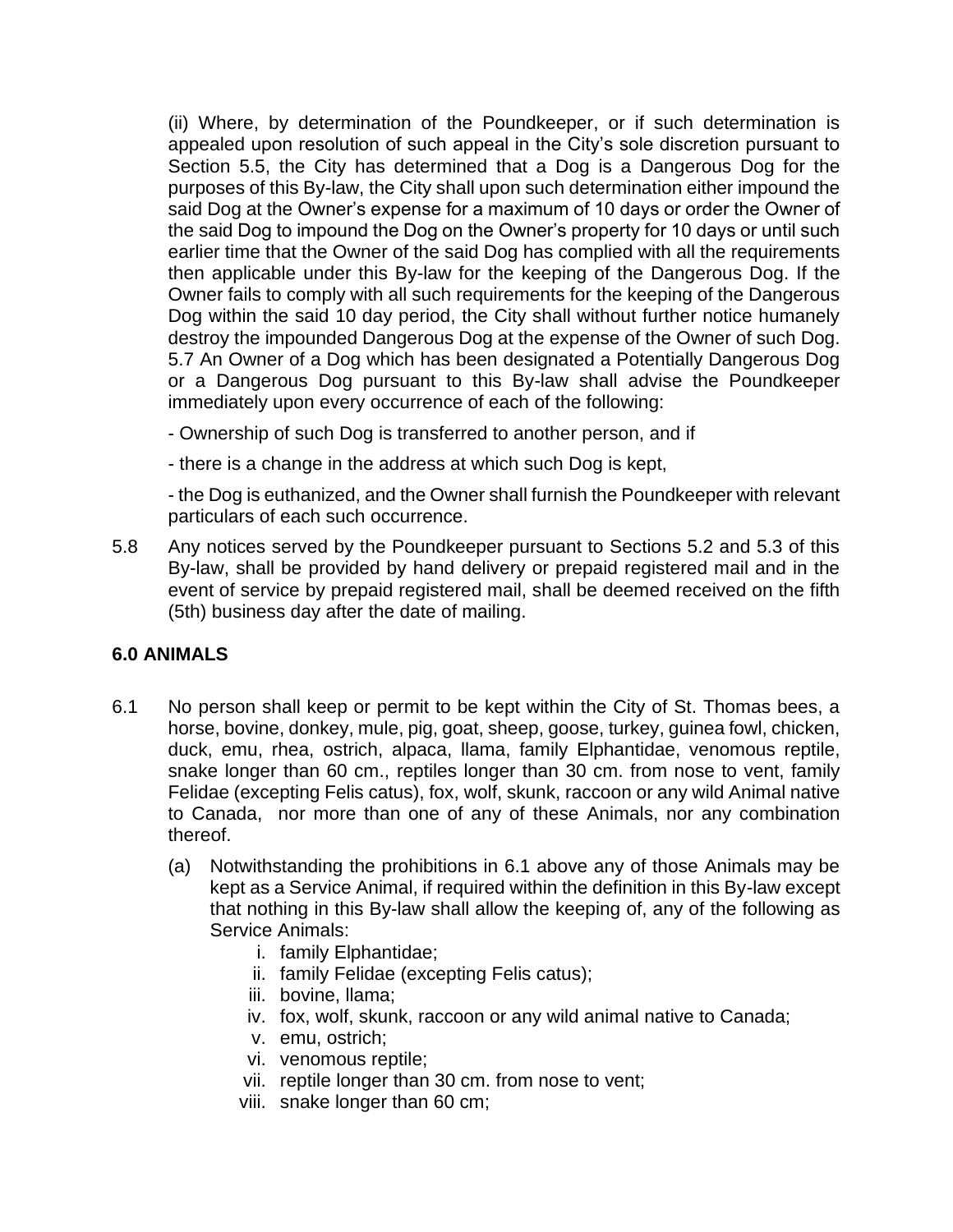- ix. any Animal exceeding 100 cm in height measured where the topline of the animal's back joins its neck.
- (b) Notwithstanding 6.1(a) above the keeping of a Service Animal that is not a dog or a cat shall be subject to the following:
	- i. the Animal continues to be required for the purposes of a Service Animal, as evidenced by further written confirmation from the regulated health professional, if requested by the City;
	- ii. ongoing compliance with Section 6.3 and 6.4 of this By-law to the satisfaction of an inspector authorized by the City, and
	- iii. the keeping of the animal does not violate any other law or regulation applicable. (B/L 46-2019)
- 6.2 No person shall keep, or permit to be kept, pigeons within the City of St. Thomas except up to 75 pigeons which are kept for sporting or exhibition purposes by a person who is a bona fide member of an organized pigeon club or association, provided that person has applied for and been granted recognition for this exception, by resolution of the Council, and provided also that each such pigeon is kept banded with an identifying leg band issued by the said pigeon organization.
- 6.3 No person shall, within the City of St. Thomas, keep or permit to be kept pigeons, rabbits or Service Animals other than in an enclosure consisting of a cage, building or structure or any part thereof, used or intended to be used for the keeping of the particular species and size of animal being kept that:
	- (i) where it is not a cage, has its inside wall and ceiling washed or painted at least annually; and
	- (ii) in the opinion of a Municipal Law Enforcement Officer after consultation with the Chief Building Official of St. Thomas or his designate, provides adequate space, lighting and ventilation having regard to the number of such animals kept therein; and
	- (iii) in the opinion of the Regional Medical Officer of Health, does not house the animals in such a manner or in such number as to constitute an actual or potential threat or hazard to human health; and
	- (iv) is maintained in such a manner as to prevent the emission of noxious odors therefrom; and
	- (v) is readily maintained in a clean and sanitary condition; and
	- (vi) is constructed and maintained in compliance with the provisions of any applicable Act or regulation and any other municipal By-law including without restricting the generality of the foregoing, the *Health Protection and Promotion Act* and Regulations, the *Ontario Building Code Act* and Regulations, the *Fire Marshals Act* and Regulations, the City of St. Thomas Property Standards and Zoning By-laws; and
	- (vii) is constructed in such manner as to prevent the escape of the animal(s) kept therein; and
	- (viii) is screened to the maximum extent possible from adjacent premises and streets by hedges, shrubs, fences or other suitable screening; and
	- (ix) is located to the rear of the property and situated not less than 12.2m from any school, church, dwelling unit or other premises used for human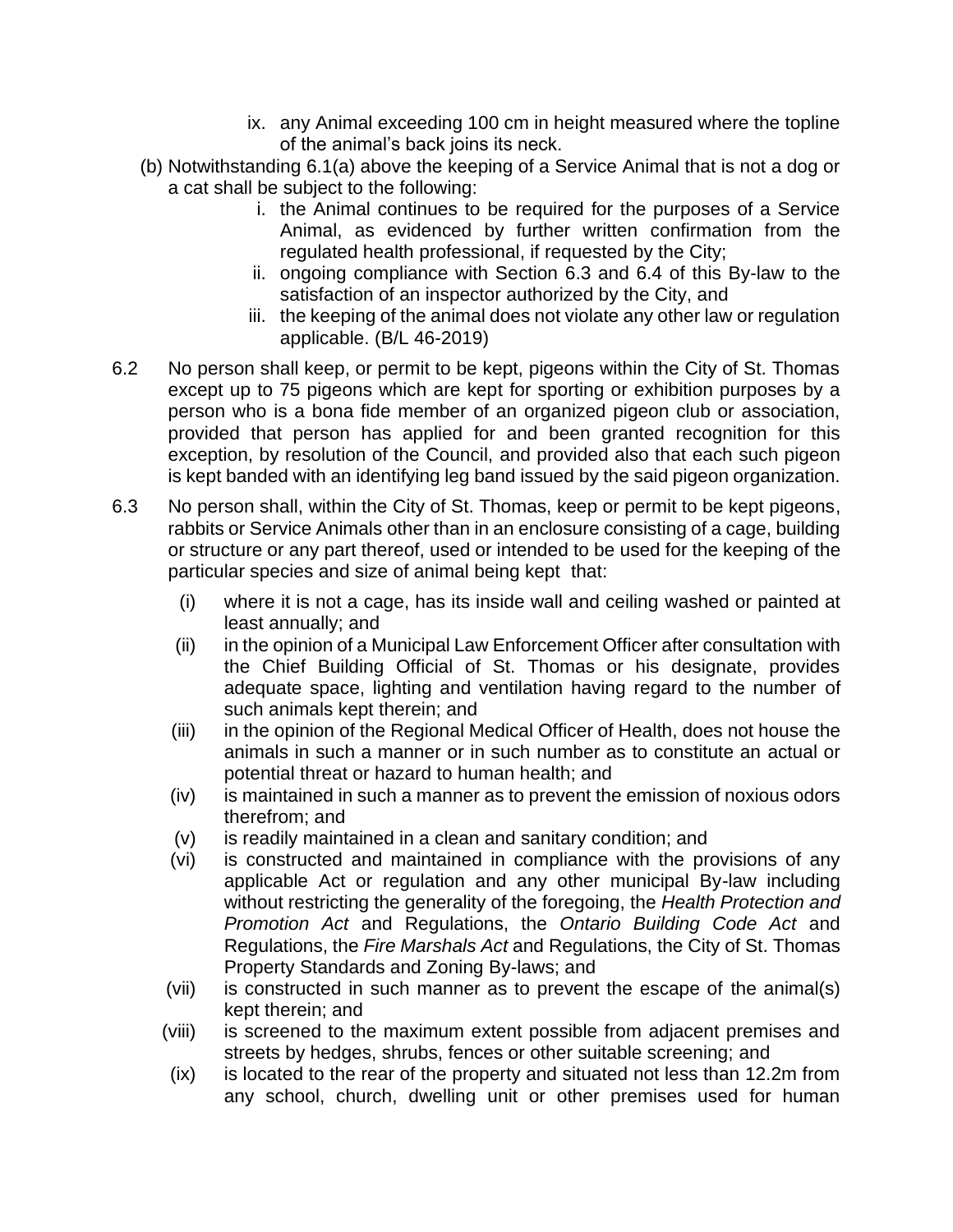habitation or occupancy, other than the premises occupied exclusively by the keeper or members of the keeper's immediate family.

- 6.4 Every person keeping Animals of any kind shall:
	- (i) remove from such Animal(s)' enclosure and surroundings and dispose of in a sanitary manner at least three times each week all refuse including droppings, soiled bedding or offal, and any dropped or scattered feed; and
	- (ii) never store, spread or burn such removed materials anywhere on or within the lands and premises from which the materials originated or on any other lands within the City of St. Thomas except by composting with a mixture of other compostable material in a suitable composting facility within the lands from which such refuse originated; and
	- (iii) store all feed in rodent-proof containers;
	- (iv) maintain sanitary conditions without hazard to human health or animal health (or persons or animals) on same property or adjoining Dwelling Units on the same or abutting properties. (B/L 46-2019)
- 6.5 No person shall Tether a dog:
	- (i) using a choke chain or prong collar; and
	- (ii) using a tether less than three metres long (9.84 feet); and
	- (iii) using a tether that is not attached to a permanently fixed object; and
	- (iv) unless the dog can move safely and unrestricted (except by the length of the tether); and
	- (v) unless the dog has access to adequate water, food, shelter and shade; and
	- (vi) for more than four (4) consecutive hours in a 24 hour period. (B/L 42-2017)

## **7.0 OFFENCES**

7.1 Any person who contravenes any of the provisions of this By-law is guilty of an offence. Pursuant to the Provincial Offences Act, R.S.O. 1990, c. P.33, any person upon summary conviction shall be liable to set fines for offenses listed in Appendix "B" or if otherwise convicted is liable to a fine of not more than \$5,000 for each offence committed.

## **8.0 GENERAL**

- 8.1 The headings of this By-law are for convenience of reference only and they are not to be considered as part of the By-law and do not in any way limit or amplify the provisions of the same.
- 8.2 In this By-law, words in the singular include the plural and vice-versa and words in one gender include all genders.
- 8.3 Each clause of this By-law is an independent clause and the holding of any clause or part of any clause to be void or ineffective for any cause shall not be deemed to affect the validity of any other clause or parts of any clause.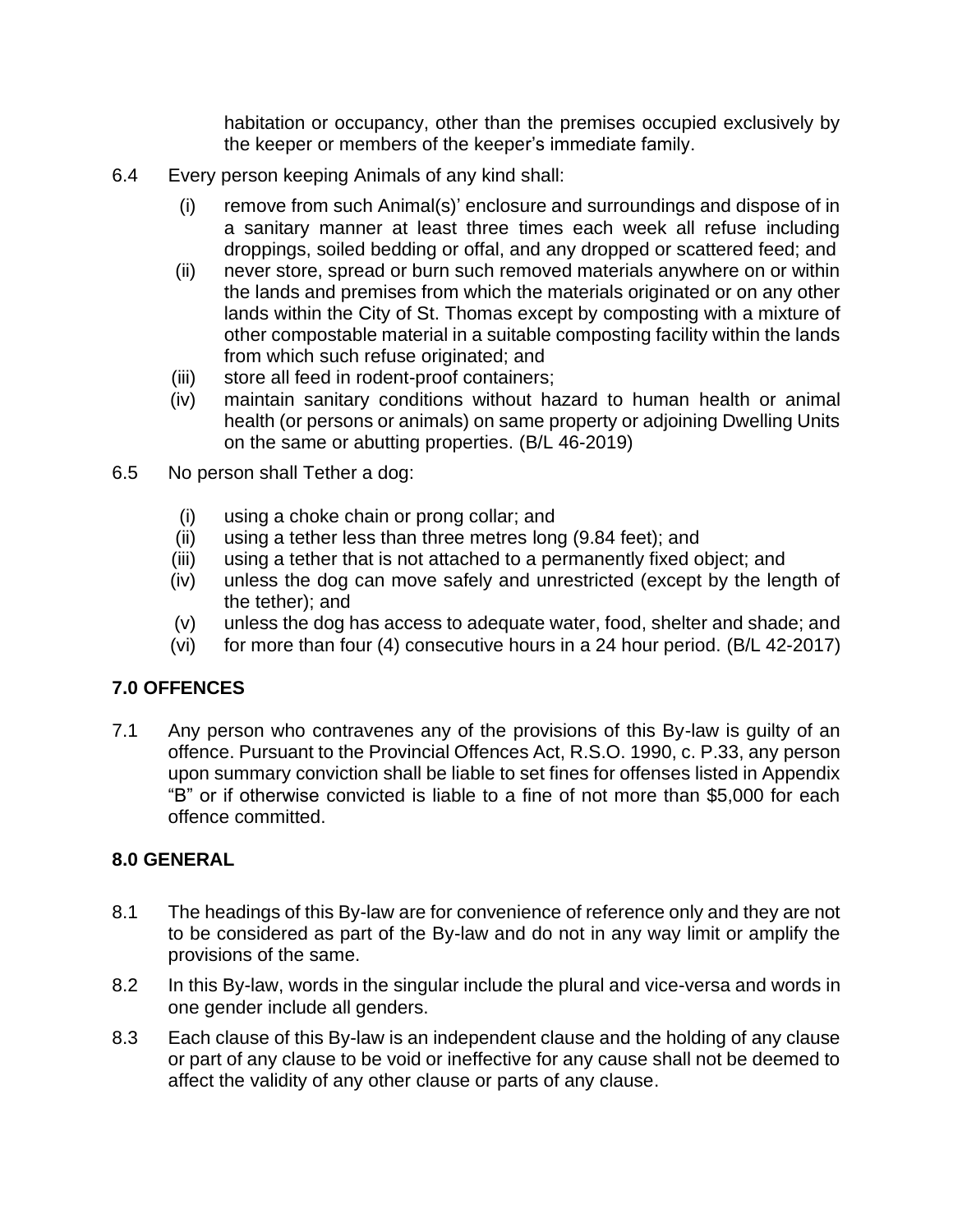8.4 That this By-law shall come into force and effect upon the final passing thereof.

READ a First and Second time this 16th day of May, 2011.

READ a Third time and Finally passed this 16th day of May, 2011

"Wendell Graves" Moreover and the state of the "Heather Jackson-Chapman"

Wendell Graves, CAO/Clerk Heather Jackson-Chapman, Mayor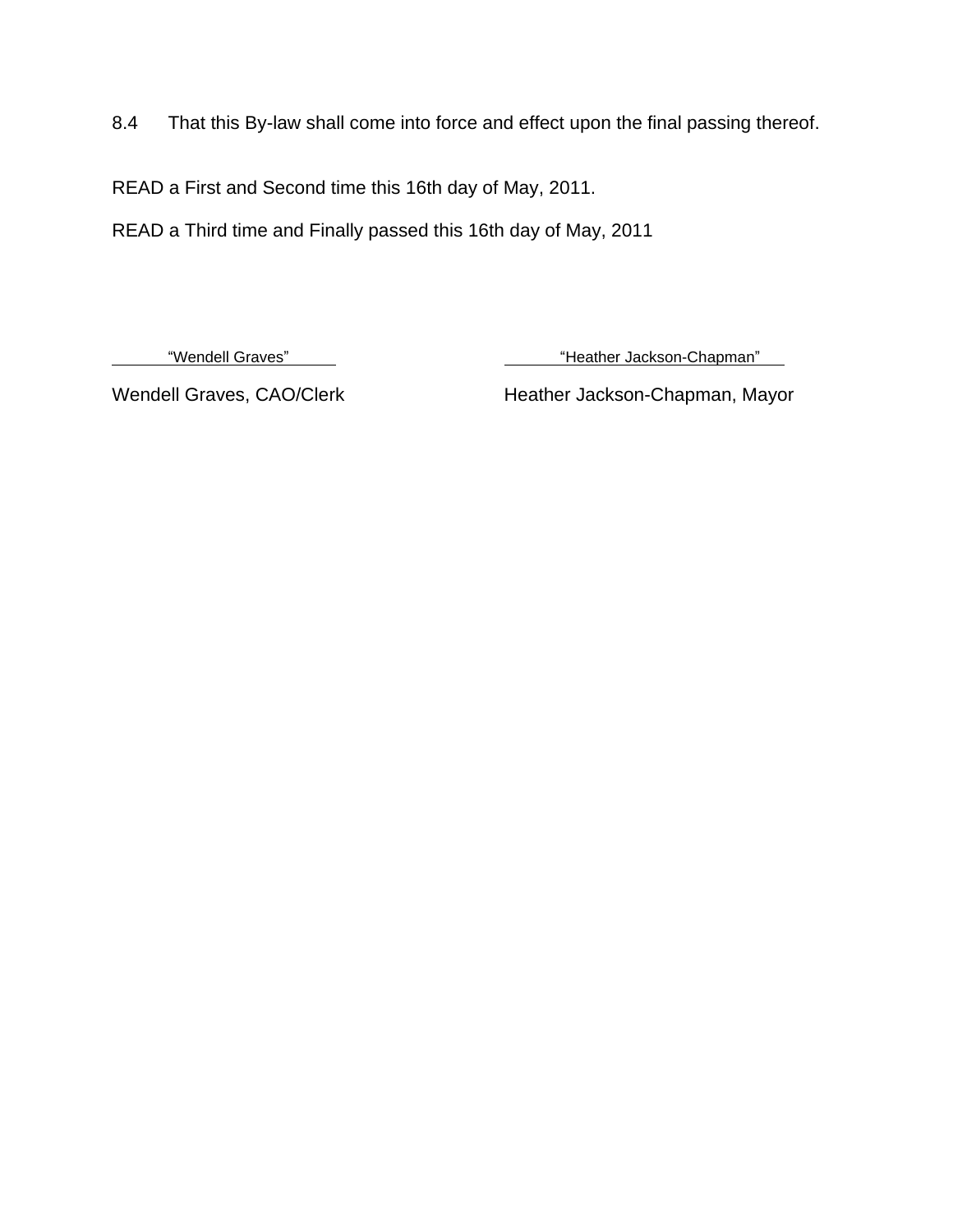## **THE CORPORATION OF THE CITY OF ST. THOMAS BY-LAW NO. 71-2011**

### **APPENDIX "A"**

### **FEE SCHEDULE**

#### **c) Pound Fees - Dogs or Animals**

| $- \cdot$<br>∙ırst<br>pound<br>or part<br>the<br>tull<br>dav in<br>dav | 00.00<br>ጡ<br>۰D |  |
|------------------------------------------------------------------------|------------------|--|
| part<br>dav<br>Additional<br>or<br>dav                                 | 25.00<br>w       |  |

#### **d) Adoptions**

| Dogs | \$375.00 each |  |
|------|---------------|--|
|      |               |  |
| Cats | \$175.00 each |  |
|      |               |  |

#### **e) Owner Surrender**

| $\sqrt{2}$<br>-<br>بمالحت<br>.<br>anc<br>JOAS<br>eaci<br>JCG.<br>$\cdot \cdot \cdot$ |  | _ | خats |  |
|--------------------------------------------------------------------------------------|--|---|------|--|
|--------------------------------------------------------------------------------------|--|---|------|--|

#### **f) After Hours**

Request for response on impounded Dog or Cat \\$60.00 each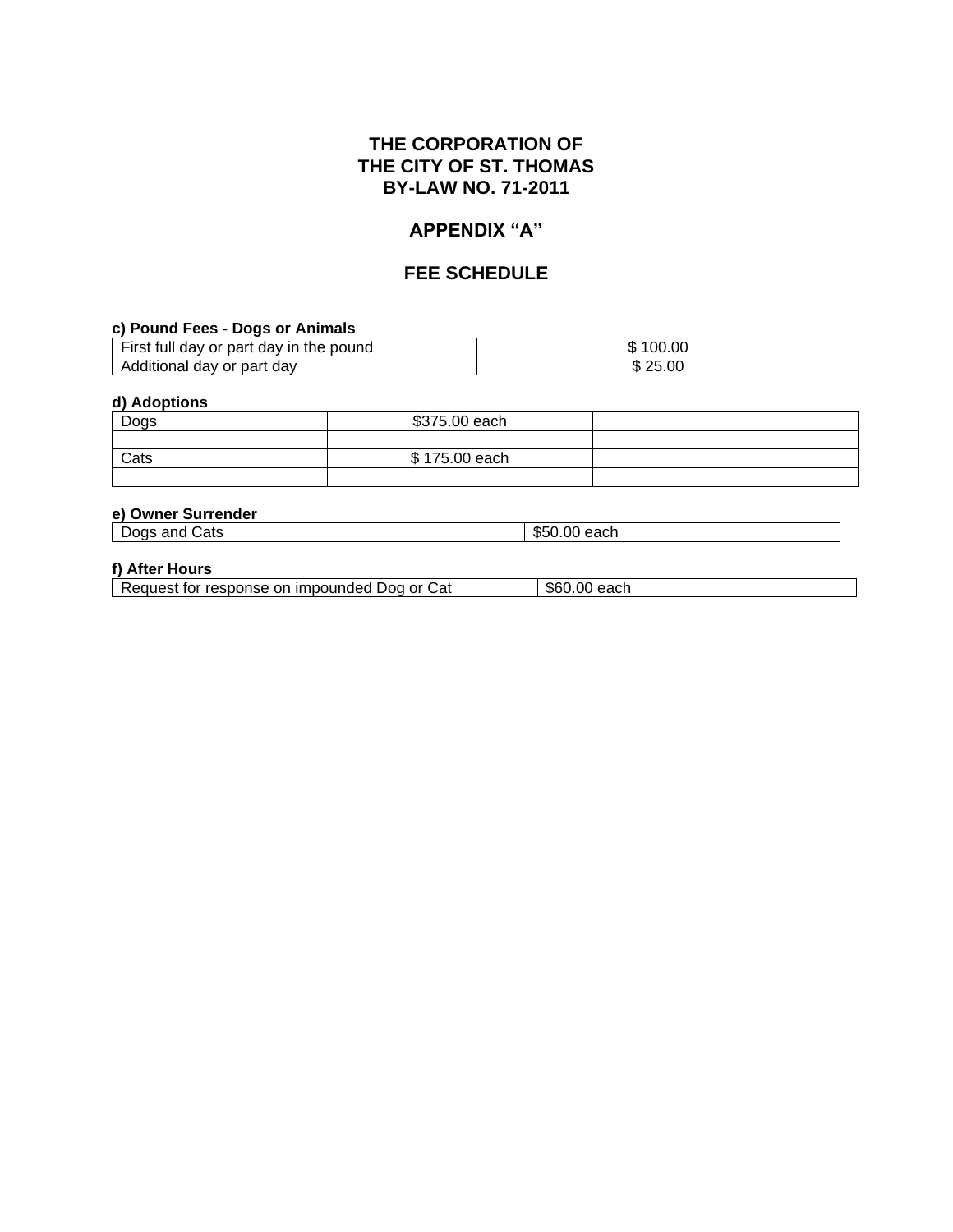## **THE CORPORATION OF THE CITY OF ST. THOMAS BY-LAW NO. 71-2011, as amended, Animal Control By-Law**

#### **APPENDIX "B"**

### **PART 1 PROVINCIAL OFFENCES ACT SET FINE SCHEDULE**

| Item<br>No.              | <b>Short Form Wording</b>                                                                 | <b>Provision</b><br><b>Creating or</b> | <b>Set Fine</b> |
|--------------------------|-------------------------------------------------------------------------------------------|----------------------------------------|-----------------|
|                          |                                                                                           | <b>Defining</b><br><b>Offence</b>      |                 |
| $\mathbf{1}$             | Permit Dog/Cat/Animal to run at large                                                     | 2.1                                    | \$105.00        |
| $\overline{2}$           | Having Dog/Cat/Animal under control on Leash exceeding 1.8                                | 2.5                                    | \$105.00        |
|                          | metres (6) in length                                                                      |                                        |                 |
| 3                        | Failing to forthwith remove/dispose of Dog/Cat/Animal excrement                           | 2.6                                    | \$105.00        |
| $\overline{\mathcal{A}}$ | Permit Dog/Cat/Animal to attack/fight another Dog/Cat or Animal                           | 2.7                                    | \$105.00        |
| 5                        | Permit Dog/Cat/Animal to trespass on private property                                     | 2.8                                    | \$105.00        |
| 6                        | Keeping of more than 3 Dogs/Cats                                                          | 3.2                                    | \$105.00        |
| $\overline{7}$           | Keeping of more than 2 Dogs/Cats                                                          | $\overline{3.3}$                       | \$105.00        |
| 8                        | Keeping of more than 2 Dogs/Cats                                                          | $\overline{3.4}$                       | \$105.00        |
| $\overline{9}$           | Keeping of more than 1 Dog/Cat                                                            | $\overline{3.5}$                       | \$105.00        |
| 10                       | Keeping of more than 6 rabbits                                                            | $\overline{3.8}$                       | \$105.00        |
|                          |                                                                                           |                                        |                 |
|                          |                                                                                           |                                        |                 |
| 13                       | Failing to identify a Dog or Cat by tag or other means                                    | 4.2                                    | \$105.00        |
| 14                       | Unlawfully transfer Cat or Dog tag from Cat or Dog                                        | 4.6                                    | \$105.00        |
| 15                       | Failure to remove droppings/soiled bedding from Kennel or Cattery                         | 4.12                                   | \$105.00        |
| $\overline{16}$          | Failure to notify of change of Ownership of Potentially                                   | $\overline{5.7}$                       | \$105.00        |
|                          | Dangerous/Dangerous Dog                                                                   |                                        |                 |
| 17                       | Keeping a prohibited Animal in the City                                                   | 6.1                                    | \$105.00        |
| 18                       | Keeping pigeons contrary to By-law                                                        | 6.2                                    | \$105.00        |
| 19                       | Keeping of pigeons/rabbits in place other than enclosure                                  | 6.3                                    | \$105.00        |
| 20                       | Failure to remove/dispose dropping, refuse or offal from enclosure                        | 6.4i)                                  | \$105.00        |
| 21                       | Store, spread or burn removed materials                                                   | 6.4 ii)                                | \$105.00        |
| 22                       | Failure to keep feed in a rodent proof container                                          | 6.4 iii)                               | \$105.00        |
| 23                       | Using a choke chain or prong collar                                                       | 6.5 i)                                 | \$105.00        |
| $\overline{24}$          | Using a tether less than three metres long (9.84 feet)                                    | $6.5$ ii)                              | \$105.00        |
| 25                       | Using a tether that is not attached to a permanently fixed object                         | 6.5 iii)                               | \$105.00        |
| $\overline{26}$          | Failure to provide safe and unrestricted movement (except by the<br>length of the tether) | $6.5$ iv)                              | \$105.00        |
| 27                       | Failure to provide access to adequate water, food, shelter and                            | 6.5 v)                                 | \$105.00        |
|                          | shade                                                                                     |                                        |                 |
| 28                       | Using a tether for more than four (4) consecutive hours in a 24 hour<br>period            | $6.5$ vi)                              | \$105.00        |

NOTE: The general penalty provision for the offences indicated above is Section 61 of the Provincial Offences Act, R.S.O. 1990, c. P.33.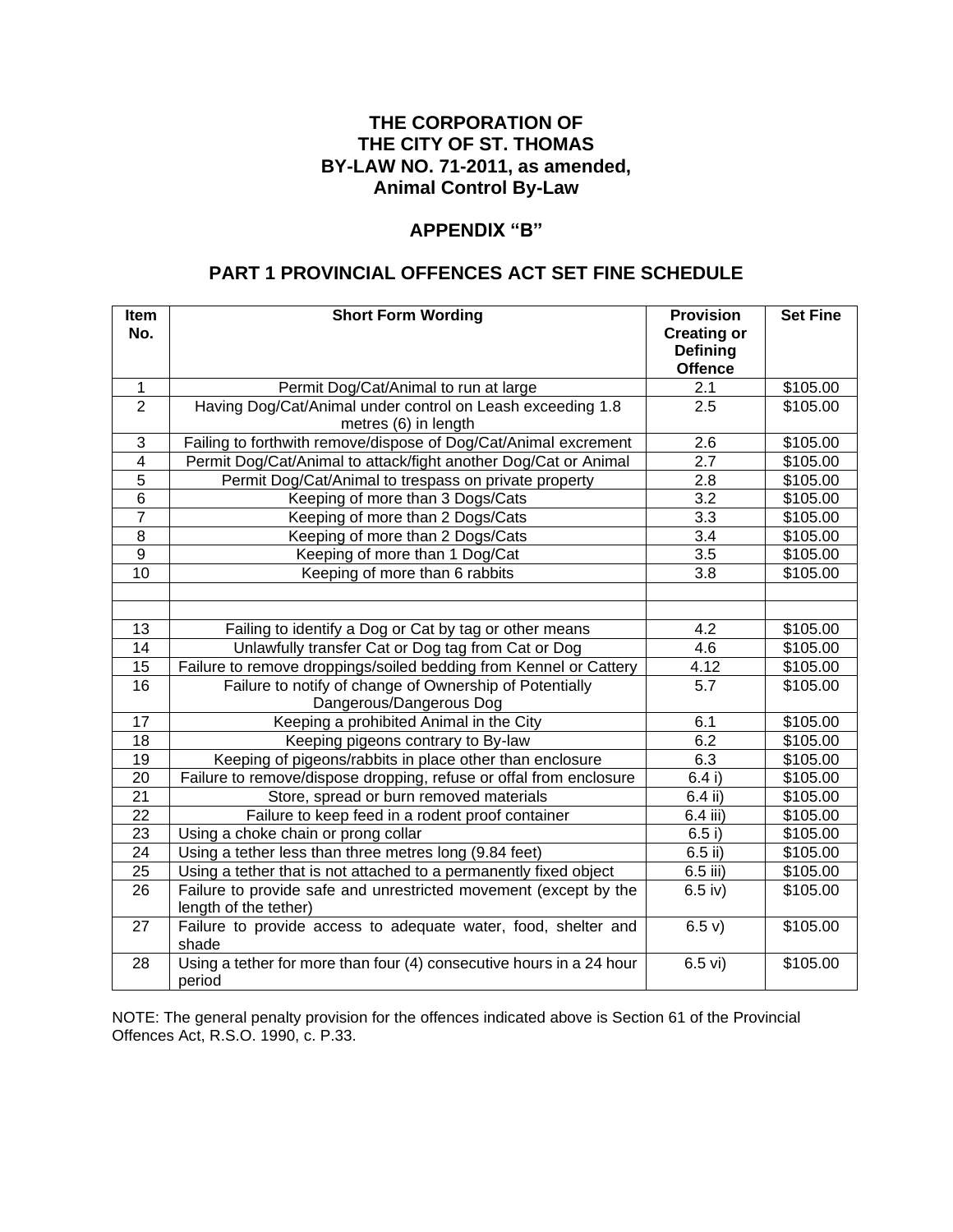

## Corporation of the City of St. Thomas **APPLICATION FOR TEMPORARY EXEMPTION TO ANIMAL CONTROL BY- LAW 71- 2011**

This application to be filed with the City Clerk and must be accompanied with a \$20.00 cash fee.

I/We hereby apply to the Council of the Corporation of the City of St. Thomas for a temporary exemption to section 6.1 of Animal Control By-Law 71-2011 as outlined in this application.

|                          | Name of Applicant                                                                                                                                                   |                |        |
|--------------------------|---------------------------------------------------------------------------------------------------------------------------------------------------------------------|----------------|--------|
|                          | <b>Address</b>                                                                                                                                                      |                |        |
|                          | Telephone                                                                                                                                                           |                |        |
|                          | <b>Email address</b>                                                                                                                                                |                |        |
| $\overline{2}$           | Is the applicant the owner of the land?                                                                                                                             |                | YES NO |
|                          | If not, proof of owner's consent must be filed with this application                                                                                                |                |        |
| 3                        | Type and number of animal(s)                                                                                                                                        |                |        |
| $\overline{\mathcal{A}}$ | Proposed use of animal(s)                                                                                                                                           |                |        |
| 5                        | Proposed location of animal(s)                                                                                                                                      |                |        |
| 6                        | Will the animal(s) be re-located during the exemption period                                                                                                        |                | YES NO |
| $\overline{7}$           | Date the animal(s) will be in the City                                                                                                                              |                |        |
| 8                        | List the names and addresses of the neighbors you have notified of your intent to<br>apply for this temporary exemption. If necessary, please use the back of form. |                |        |
|                          | Name                                                                                                                                                                | <b>Address</b> |        |
|                          |                                                                                                                                                                     |                |        |
|                          |                                                                                                                                                                     |                |        |
|                          |                                                                                                                                                                     |                |        |
|                          |                                                                                                                                                                     |                |        |
|                          | Applicants Signature & Date                                                                                                                                         |                | Date   |

If you wish to provide any further information, please attach on a separate page. No two requests from one individual or group are permitted within a six month period. Exemptions may be granted by Council for a maximum period of 4 days. Applicants must comply with Federal, Provincial, and Municipal regulations pertaining to the care and control of Animals.